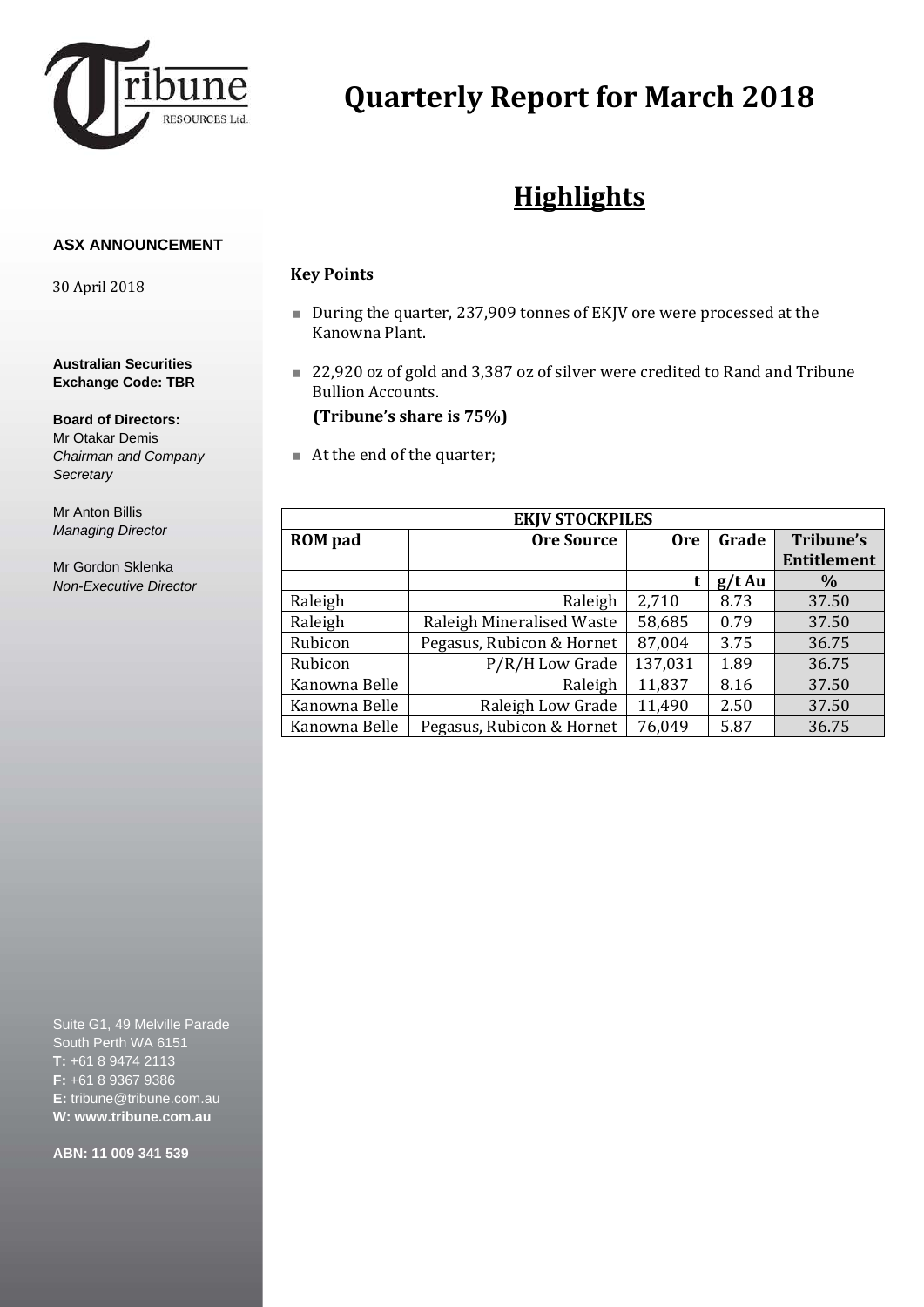

#### **GEOLOGY AND MINING**

#### **EAST KUNDANA JOINT VENTURE**

#### **Raleigh Underground Mine Production**

Stope production from the 5966, 5932, 5915, 5898, 5864 and 5614 levels and the Crown Pillar at Raleigh continued during the quarter.

Contained gold in stope development and stope ore mined during the quarter, estimated by grade control face chip sampling, is tabulated below:

| RALEIGH UNDERGROUND GRADE CONTROL ESTIMATES |                                         |      |         |  |  |  |
|---------------------------------------------|-----------------------------------------|------|---------|--|--|--|
| <b>Month</b>                                | Grade<br><b>Tonnes</b><br><b>Ounces</b> |      |         |  |  |  |
|                                             |                                         | g/t  | troy oz |  |  |  |
| January                                     | 32,487                                  | 6.16 | 6,433   |  |  |  |
| February                                    | 24,606                                  | 4.04 | 3,200   |  |  |  |
| March                                       | 24,573                                  | 8.54 | 6,745   |  |  |  |
| March 18Q                                   | 81,666                                  | 6.24 | 16,378  |  |  |  |
| December 170                                | 68,519                                  | 6.23 | 13,718  |  |  |  |

#### **Tribune's Entitlements (37.5%)**

| March 180       | 30,625 | $\mathbf{a}$<br>6.24 | 6,142 |
|-----------------|--------|----------------------|-------|
| 170<br>December | 25,695 | $\Omega$<br>0.Z3     | 5,144 |

#### **Raleigh Underground Mine Development**

At the end of the quarter, the bottom of the Raleigh Decline is at 5618 m RL, 727 m from the surface.

Development progressed on the 6149, 6136, 6102, 6085, 6067and 6034 levels.

| RALEIGH UNDERGROUND DEVELOPMENT |                |           |                  |                            |      |  |  |  |
|---------------------------------|----------------|-----------|------------------|----------------------------|------|--|--|--|
| <b>Month</b>                    | Capital        |           | <b>Operating</b> |                            |      |  |  |  |
|                                 | <b>Decline</b> | Secondary |                  | <b>Waste</b><br><b>Ore</b> |      |  |  |  |
|                                 | (m)            | (m)       | (m)              | (m)                        | (m)  |  |  |  |
| January                         | 0.0            | 68.9      | 36.3             | 419.0                      | 27.0 |  |  |  |
| February                        | 0.0            | 99.2      | 0.0              | 304.5                      | 20.0 |  |  |  |
| March                           | 0.0            | 171.9     | 0.0              | 197.0                      | 35.0 |  |  |  |
| March 180                       | 0.0            | 340.0     | 36.3             | 920.5                      | 82.0 |  |  |  |
| December 17Q                    | 0.0            | 202.0     | 223.2            | 791.2                      | 45.0 |  |  |  |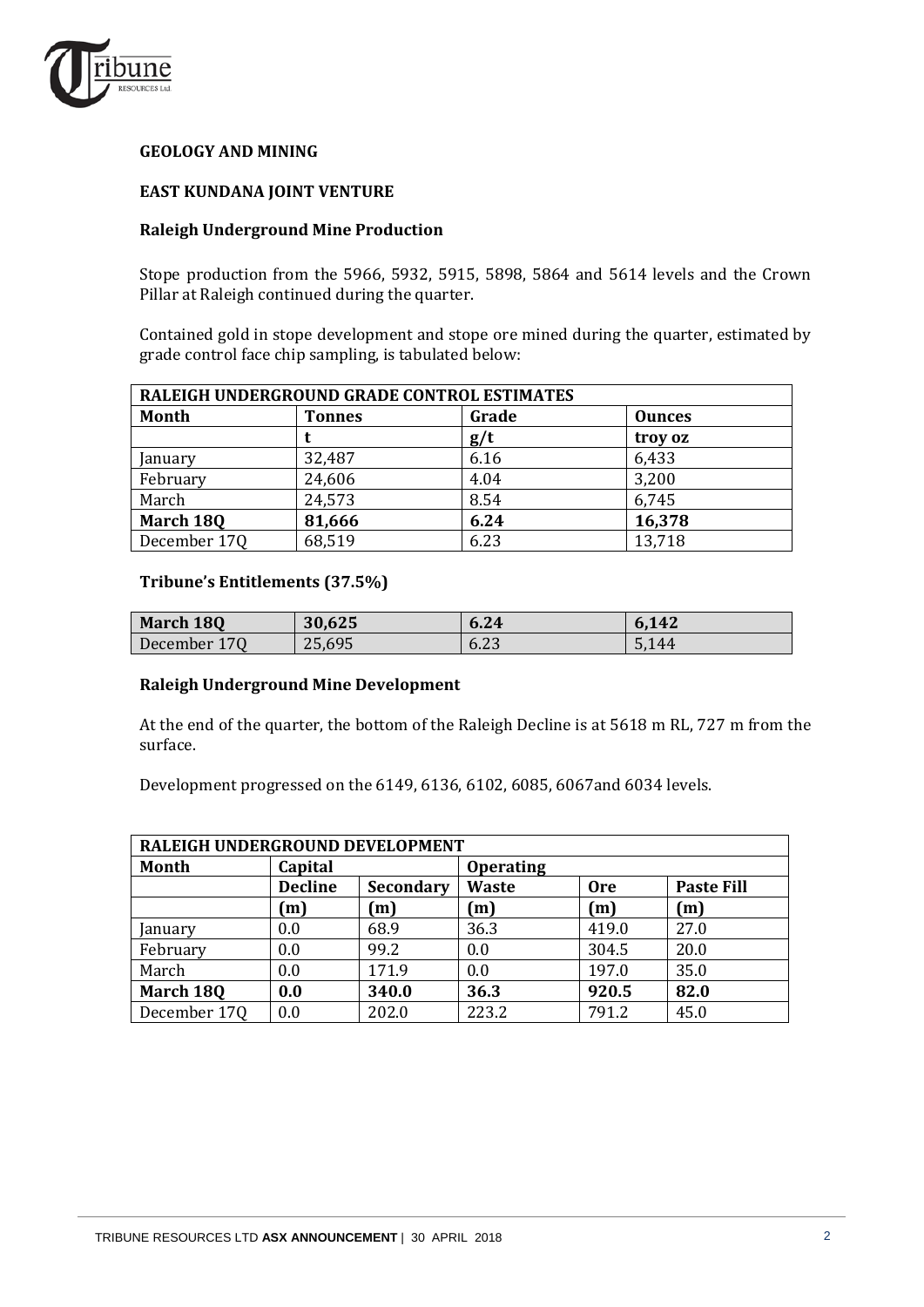

The diagrams below show the status of the mine at the end of each month of the quarter.





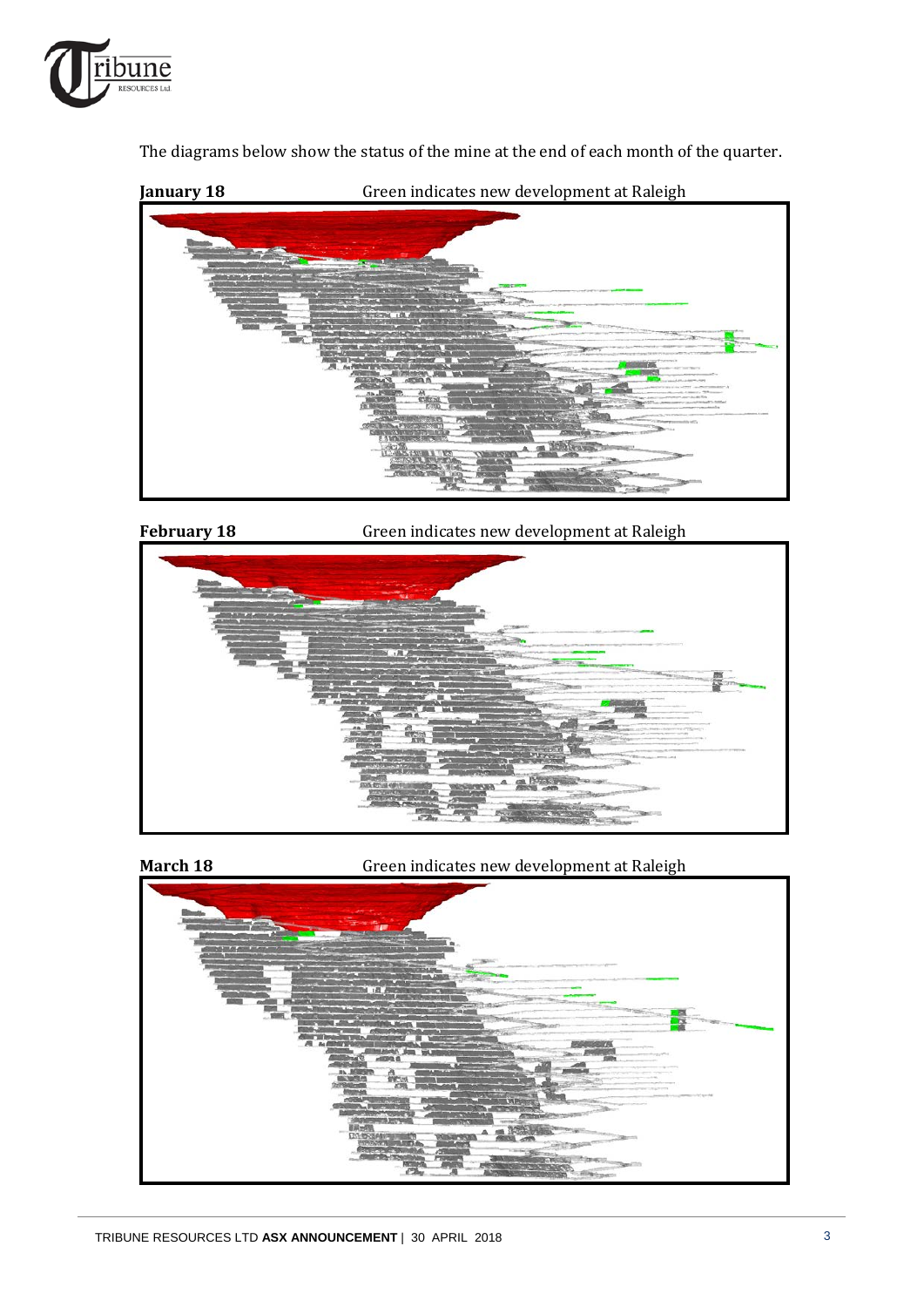

Mine operating costs, incurred by the EKJV during the March 18 Quarter were \$104 per tonne mined or \$518 per ounce mined compared with the December 17 Quarter costs of \$108 and \$542 respectively.

#### **Rubicon Underground Mine Production**

Development progressed on the 5855 to 5815 levels at Rubicon, on the 5785 level at Hornet and the 5890, 5870 and Pode 6200 levels at Pegasus. Stope production from the Rubicon 5975 to 5875 levels, the Hornet 5945, 5865 to 5765 levels and the Pegasus 6230, 6170, 6090 to 6030 and 5970 to 5890 levels continued during the quarter.

Contained gold in stope development and stope ore mined during the quarter, estimated by grade control face chip sampling, is tabulated below:

| UNDERGROUND GRADE CONTROL ESTIMATES |               |                             |         |                |         |               |
|-------------------------------------|---------------|-----------------------------|---------|----------------|---------|---------------|
| <b>ORE BODY</b>                     |               | <b>RUBICON &amp; HORNET</b> |         | <b>PEGASUS</b> |         |               |
| <b>Month</b>                        | <b>Tonnes</b> | Grade<br><b>Ounces</b>      |         | <b>Tonnes</b>  | Grade   | <b>Ounces</b> |
|                                     |               | g/t                         | troy oz |                | troy oz |               |
| January                             | 36,454        | 5.86                        | 6,869   | 40,133         | 6.90    | 8,908         |
| February                            | 41,039        | 4.61                        | 6,089   | 31,702         | 7.45    | 7,592         |
| March                               | 54,861        | 5.19                        | 9,151   | 30,803         | 6.94    | 6,869         |
| March 18Q                           | 132,354       | 5.20                        | 22,109  | 102,638        | 7.08    | 23,369        |
| December 170                        | 112,968       | 5.37                        | 19,499  | 116,255        | 6.76    | 25,255        |

#### **Tribune's Entitlements (36.75%)**

| ------------------------------<br>. |        |               |        |             |      |                   |
|-------------------------------------|--------|---------------|--------|-------------|------|-------------------|
| March 180                           | 48,640 | 5.20          | 8,125  | 27 71Q      | 7.08 | 8,588             |
| December                            | 41,516 | r 27<br>، ن.ر | 7,166. | 724<br>42.7 | 76   | 9,28 <sub>1</sub> |

#### **Rubicon Underground Mine Development**

At the end of the quarter, the bottom of the Rubicon Decline is at 5795 m RL, 548 m from the surface, the bottom of the Hornet Decline is at 5711 m RL, 632 m from the surface, the bottom of the Exploration Decline is at 5661 m RL, 682 m from the surface, the top of the Pegasus Incline is at 6273 m RL, 70 m from the surface and the bottom of the Pegasus Decline is at 5798 m RL, 545 m from the surface.

| UNDERGROUND DEVELOPMENT |                |              |                             |                  |       |                |              |                |                  |       |
|-------------------------|----------------|--------------|-----------------------------|------------------|-------|----------------|--------------|----------------|------------------|-------|
| <b>ORE BODY</b>         |                |              | <b>RUBICON &amp; HORNET</b> |                  |       |                |              | <b>PEGASUS</b> |                  |       |
| Month                   | Capital        |              |                             | <b>Operating</b> |       | Capital        |              |                | <b>Operating</b> |       |
|                         | <b>Decline</b> | <b>Other</b> | <b>Waste</b>                | <b>Ore</b>       | Paste | <b>Decline</b> | <b>Other</b> | Waste          | <b>Ore</b>       | Paste |
|                         | (m)            | (m)          | (m)                         | (m)              | (m)   | (m)            | (m)          | (m)            | (m)              | (m)   |
| January                 | 3.5            | 165.6        | 25.4                        | 108.0            | 25.0  | 50.7           | 289.5        | 0.0            | 146.0            | 78.3  |
| February                | 39.4           | 71.7         | 0.0                         | 202.9            | 20.0  | 42.7           | 391.7        | 0.0            | 143.2            | 34.0  |
| March                   | 65.1           | 32.0         | 7.0                         | 280.7            | 35.0  | 59.4           | 258.1        | 60.1           | 203.8            | 60.4  |
| March 180               | 108.0          | 269.3        | 32.4                        | 591.6            | 80.0  | 152.8          | 939.3        | 60.1           | 493.0            | 172.7 |
| December 170            | 146.3          | 291.7        | 44.6                        | 365.9            | 95.0  | 193.5          | 1,070        | 0.0            | 394.0            | 97.0  |

The diagrams below show the status of the mine at the end of each month of the quarter.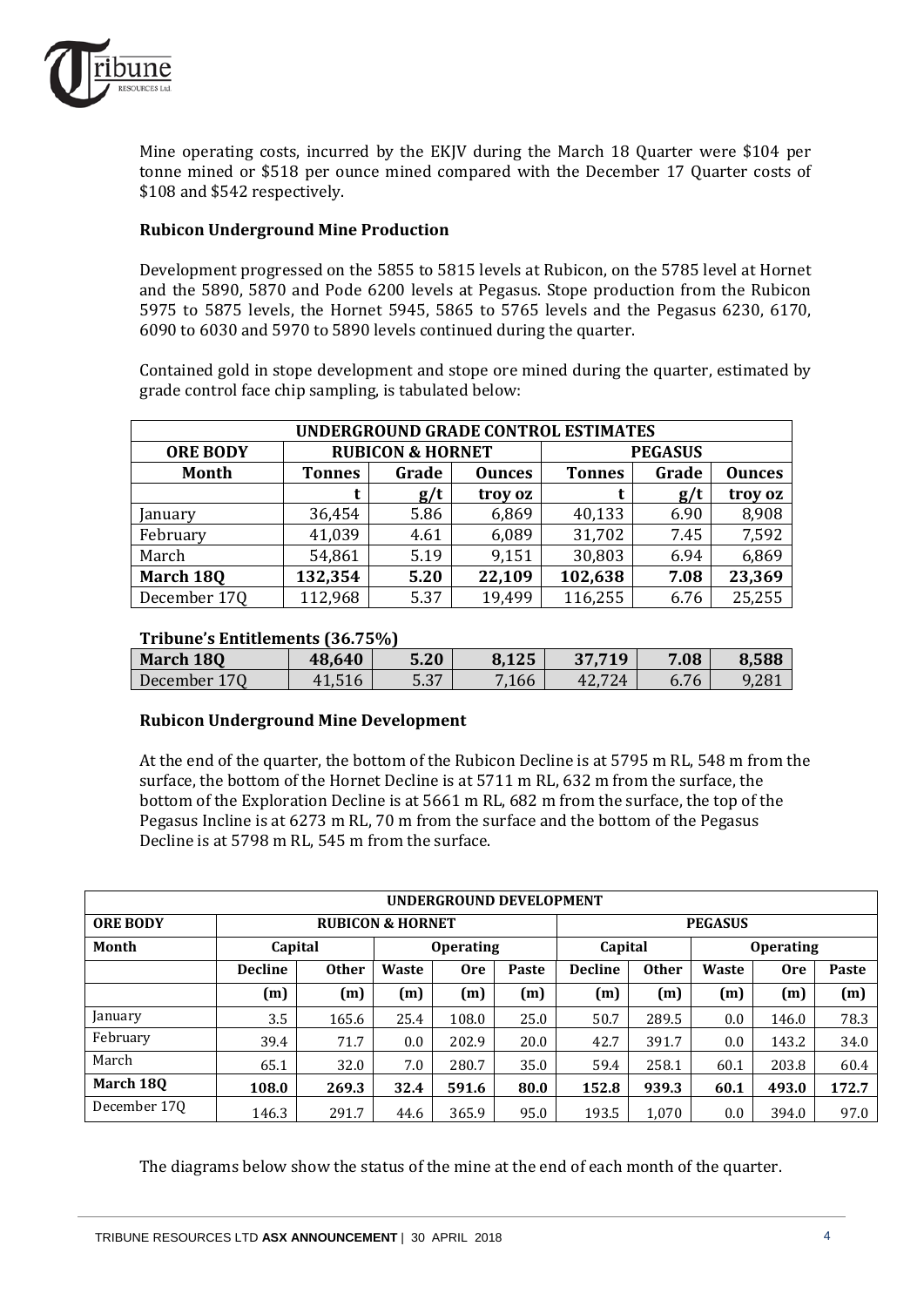











Mine operating costs, for Rubicon & Hornet, incurred by the EKJV during March 18 Quarter were \$100 per tonne mined or \$600 per ounce mined compared with the December 17 Quarter costs of \$116 and \$672 respectively.

Mine operating costs, for Pegasus, incurred by the EKJV during March 18 Quarter were \$102 per tonne mined or \$450 per ounce mined compared with the December 17 Quarter costs of \$116 and \$533 respectively.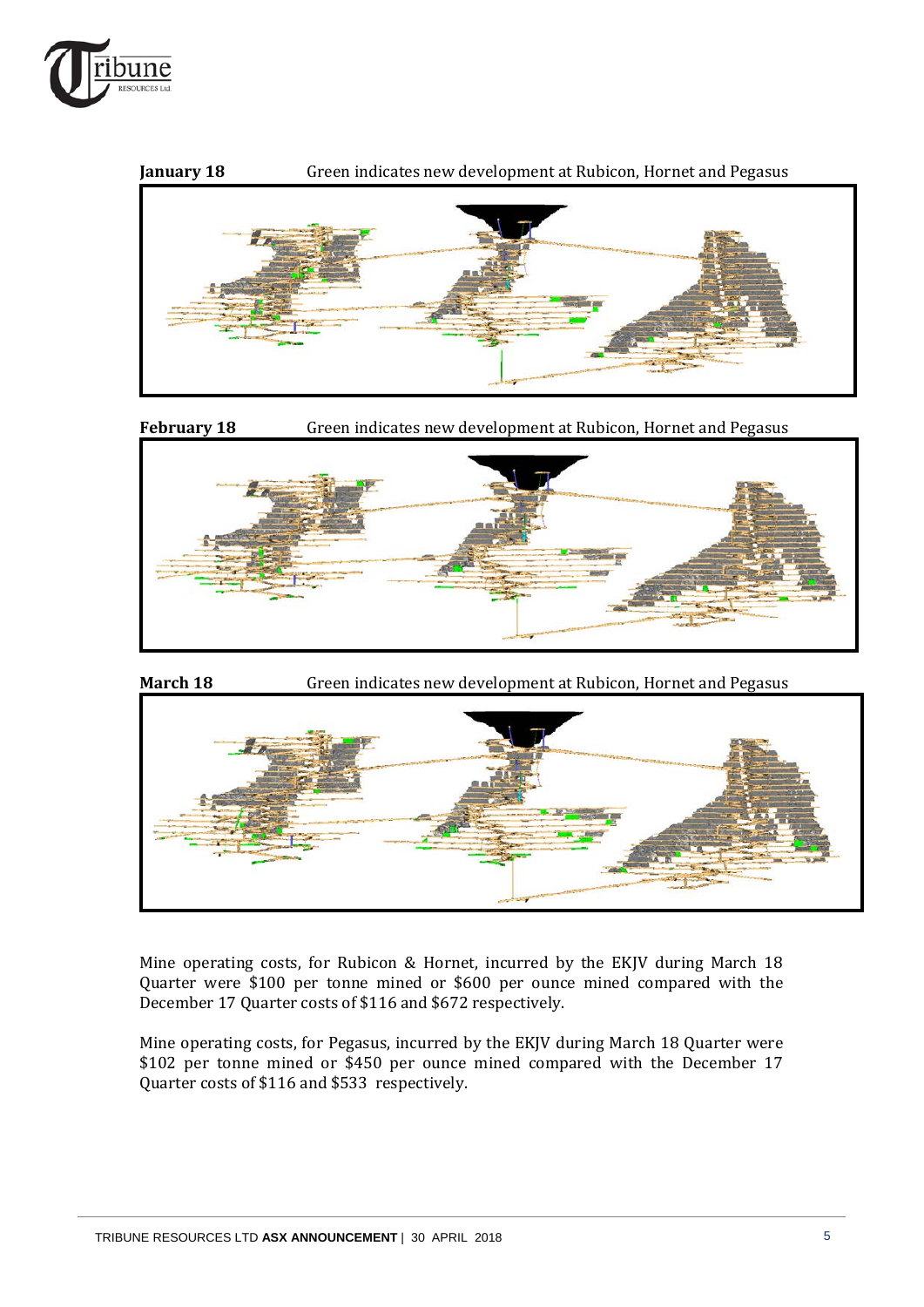

#### **Toll Processing**

| <b>EKJV</b> Ore hauled to Kanowna Belle (tonnes-wet)         |        |         |  |  |  |
|--------------------------------------------------------------|--------|---------|--|--|--|
| <b>Pegasus, Rubicon, Hornet</b><br>Raleigh<br><b>Quarter</b> |        |         |  |  |  |
| March 18                                                     | 67,683 | 182,114 |  |  |  |
| December 17                                                  | 45,362 | 184,523 |  |  |  |

During the quarter, 237,909 tonnes of EKJV ore were processed at the Kanowna Plant.

| Bullion accredited to RAND & TRIBUNE from Kanowna Belle & Greenfields |                                                  |           |            |  |  |  |
|-----------------------------------------------------------------------|--------------------------------------------------|-----------|------------|--|--|--|
| <b>Ouarter</b>                                                        | Tribune's share gold<br>Silver (oz)<br>Gold (oz) |           |            |  |  |  |
| March 18                                                              | 22,920.209                                       | 3,387.037 | 17,190.158 |  |  |  |
| December 17                                                           | 23,584.223                                       | 3,789.809 | 17,688.168 |  |  |  |

#### **EKJV Exploration**

Four drill rigs continued underground exploration and resource definition diamond drilling programs across the Rubicon-Hornet-Pegasus and Raleigh mining complexes during the quarter.

At Pegasus, infill drilling focussed on defining extensions to the Pode structure, extending the K2 structure at Pegasus South and the definition of the new Hera zone in the hanging wall to the K2 structure at depth.

Exploration diamond drilling also commenced from the new Raleigh South drill drive during the quarter targeting the southern extensions of the Raleigh Main Vein. All drill holes completed to date have successfully intersected the Raleigh structure with varying degrees of mineralisation including visible gold. Assay results are pending.

The Quarterly Report of the EKJV exploration activities has been received and will be released to the ASX.

#### **OTHER EXPLORATION**

#### **Mt Celia Project (Tribune's Interest 100%)**

A comprehensive report of all drilling programmes is being prepared.

#### **Seven Mile Hill Joint Venture (Tribune's Interest 50%)**

The drilling programme is continuing.

#### **WKJV (Tribune's Interest 24.5%)**

There has been minimal activity as the bulk of the Exploration Budget is committed to approved and proposed EKJV exploration programmes.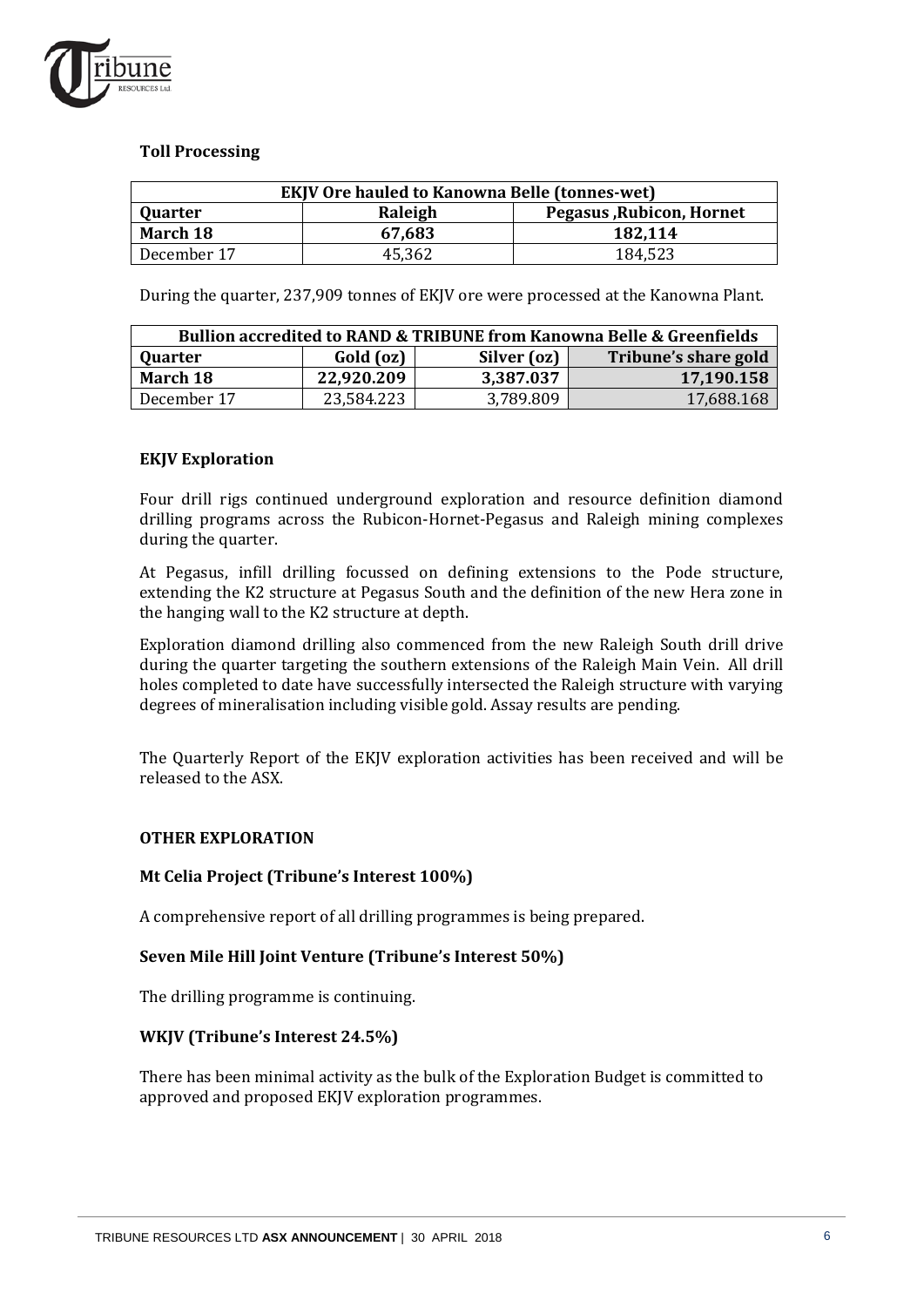

### **Tribune Resources (Ghana) Limited (Tribune's Interest 100%)**

In-field exploration activities and reverse circulation drilling, has recommenced after a period of no activity due to seasonal break.

Planned work program for the near-term exploration programme, focused on completing previously planned deep Reverse Circulation Drilling, targeted at depth extension to known shallow gold bearing structures and ensuing infill drilling of historical exploration drilling pattern from 100m x 100m to 50m x 50m for resource/reserve evaluation of the Japa Gold Project.

In-field based exploration activities to incorporate geological mapping of gold bearing structures to aid reverse circulation drilling directions and drill rig positioning in the field.

Activities related to the 2017 in-field exploration and analytical results from reverse circulation drilling programme currently undergoing final QA/QC audit for ensuing exploration report to be released in the coming quarter.



During the quarter Tribune engaged several Australian mining consultants to audit the geological practices of its drilling programme and validate the potential to take the gold asset into a viable financial operation. The results of audit are being assessed along with high level financial modelling.

The granting of Mining license for the project still pending, currently with the Minister of Lands and Naturel Resources for regulatory approval and issuance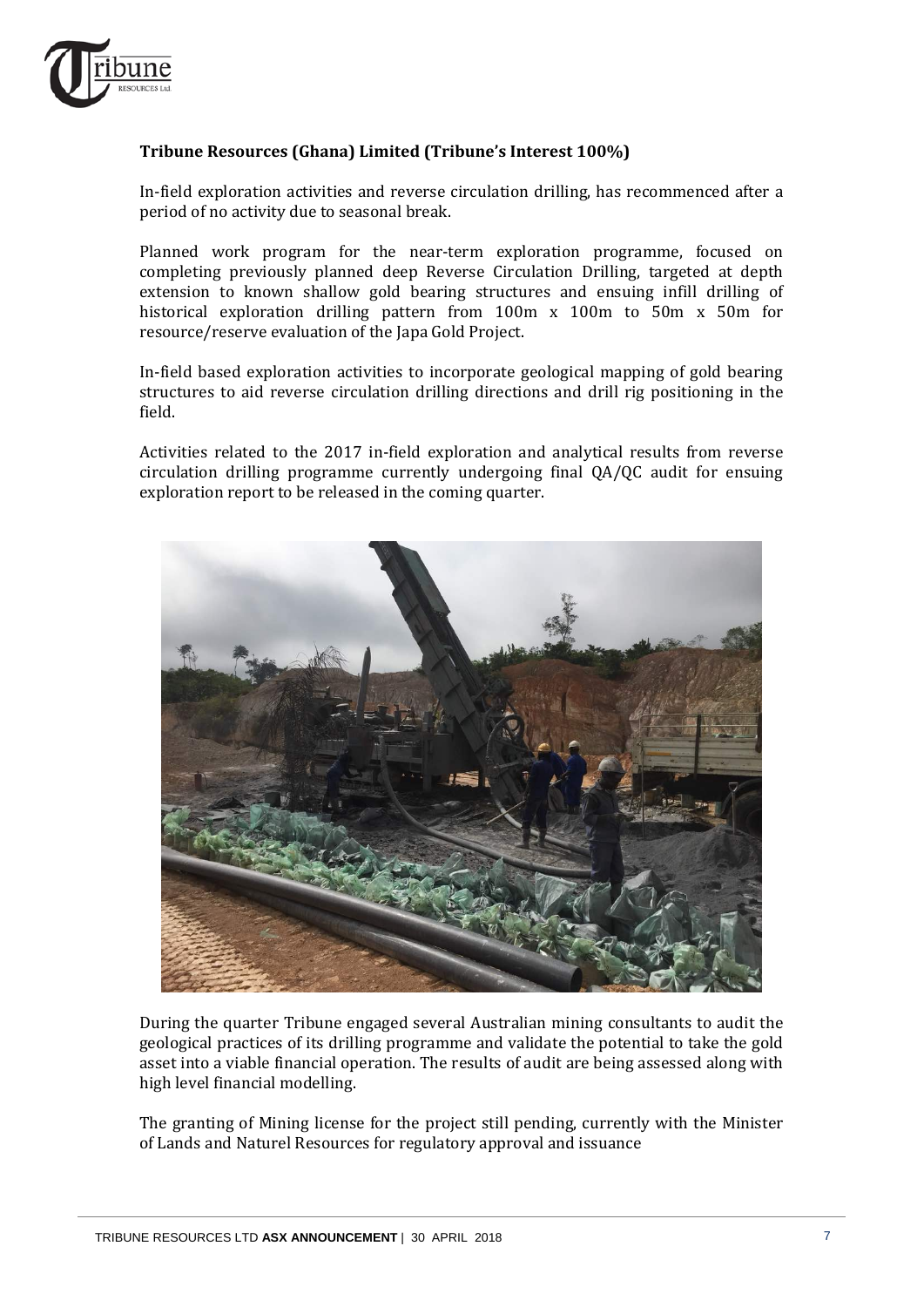

African Environmental Research Consultants (AERC) mobilised to site during the period, completing the scoping report and draft terms of reference for the environmental impact assessment (EIA) of the Japa Gold Project. Documents to be submitted to Environmental Protection Agency of Ghana for commencement of Environmental Impact Assessment by African Environmental Research Consultants (AERC) and ensuing EPA permitting.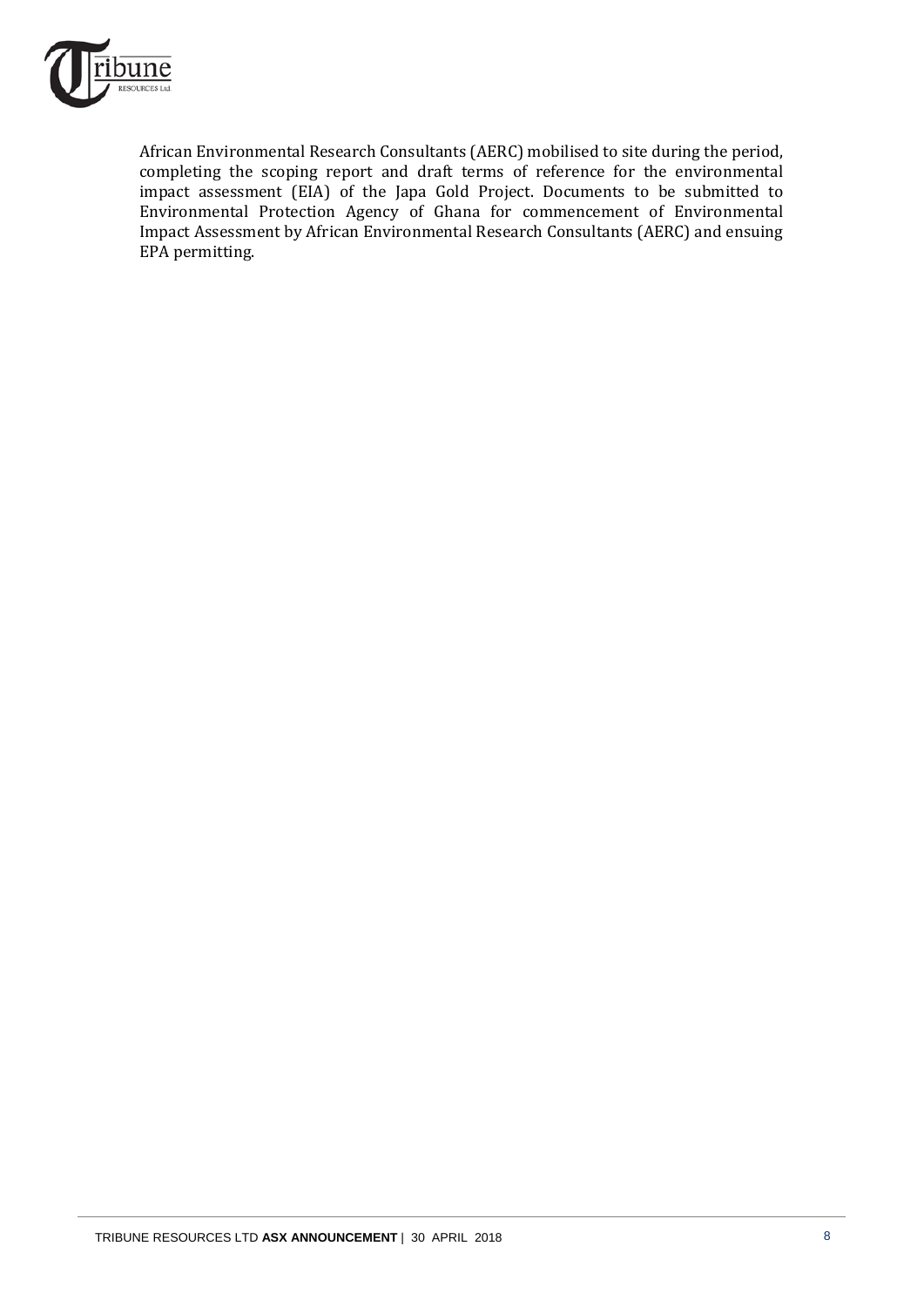

#### **INTERESTS IN MINING TENEMENTS**

| <b>Project/Tenements</b> | Location           | Held at end of | <b>Acquired during</b> | Disposed during the |
|--------------------------|--------------------|----------------|------------------------|---------------------|
|                          |                    | quarter*       | the quarter            | quarter             |
| Kundana                  | WA, Australia      |                |                        |                     |
| M15/1413                 |                    | 49.00%         |                        |                     |
| M15/993                  |                    | 49.00%         |                        |                     |
| M16/181                  |                    | 49.00%         |                        |                     |
| M16/182                  |                    | 49.00%         |                        |                     |
| M16/308                  |                    | 49.00%         |                        |                     |
| M16/309                  |                    | 49.00%         |                        |                     |
| M16/325                  |                    | 49.00%         |                        |                     |
| M16/326                  |                    | 49.00%         |                        |                     |
| M16/421                  |                    | 49.00%         |                        |                     |
| M16/924                  |                    | 49.00%         |                        |                     |
| M16/428                  |                    | 49.00%         |                        |                     |
|                          |                    |                |                        |                     |
| West Kundana             | WA, Australia      |                |                        |                     |
| M16/213                  |                    | 24.50%         |                        |                     |
| M16/214                  |                    | 24.50%         |                        |                     |
| M16/218                  |                    | 24.50%         |                        |                     |
| M16/310                  |                    | 24.50%         |                        |                     |
|                          |                    |                |                        |                     |
| Mt Celia                 | WA, Australia      |                |                        |                     |
| P39/5047                 |                    | 100%           |                        |                     |
| P39/5048                 |                    | 100%           |                        |                     |
| P39/5049                 |                    | 100%           |                        |                     |
| P39/5050                 |                    | 100%           |                        |                     |
| P39/5051                 |                    | 100%           |                        |                     |
| P39/5052                 |                    | 100%           |                        |                     |
| P39/5053                 |                    | 100%           |                        |                     |
| P39/5054                 |                    | 100%           |                        |                     |
| P39/5055                 |                    | 100%           |                        |                     |
| P39/5056                 |                    | 100%           |                        |                     |
|                          |                    | 100%           |                        |                     |
| P39/5057                 |                    | 100%           |                        |                     |
| P39/5058                 |                    |                |                        |                     |
| P39/5059                 |                    | 100%           |                        |                     |
| P39/5060                 |                    | 100%           |                        |                     |
| P39/5061                 |                    | 100%           |                        |                     |
| <b>Seven Mile Hill</b>   | WA, Australia      |                |                        |                     |
| M26/563                  |                    | 100%           |                        |                     |
| P15/5182                 |                    | 100%           |                        |                     |
| P15/5183                 |                    | 100%           |                        |                     |
| P15/5184                 |                    | 100%           |                        |                     |
| M15/1233                 |                    | 100%           |                        |                     |
| M15/1234                 |                    | 100%           |                        |                     |
| M15/1291                 |                    | 100%           |                        |                     |
| M15/1388                 |                    | 100%           |                        |                     |
| M15/1394                 |                    | 100%           |                        |                     |
| M15/1409                 |                    | 100%           |                        |                     |
| M15/1743                 |                    | 100%           |                        |                     |
|                          |                    |                |                        |                     |
| <b>Japa Concession</b>   | Ghana, West Africa | 100%           |                        |                     |
|                          |                    |                |                        |                     |

\* Note, includes Rand Mining Ltd's and Rand Exploration NL's interests where applicable.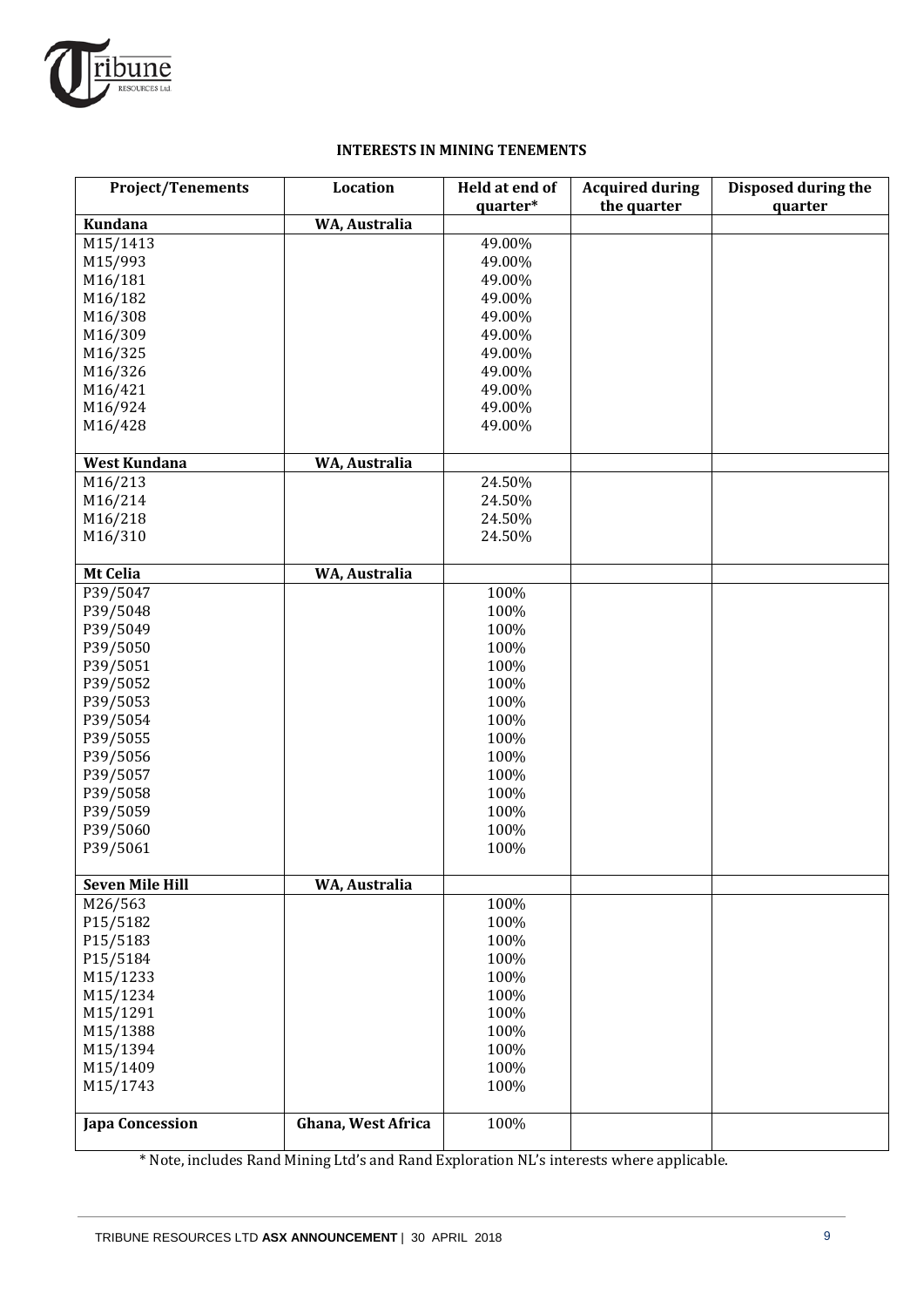*+Rule 5.5*

## **Appendix 5B**

## **Mining exploration entity and oil and gas exploration entity quarterly report**

Introduced 01/07/96 Origin Appendix 8 Amended 01/07/97, 01/07/98, 30/09/01, 01/06/10, 17/12/10, 01/05/13, 01/09/16

| Name of entity        |                                   |
|-----------------------|-----------------------------------|
| Tribune Resources Ltd |                                   |
| <b>ABN</b>            | Quarter ended ("current quarter") |
| 11 009 341 539        | 31 March 2018                     |

|     | <b>Consolidated statement of cash flows</b>       | <b>Current quarter</b><br>\$A'000 | Year to date (9<br>months)<br>\$A'000 |
|-----|---------------------------------------------------|-----------------------------------|---------------------------------------|
| 1.  | Cash flows from operating activities              |                                   |                                       |
| 1.1 | Receipts from customers                           | 41,509                            | 135,743                               |
| 1.2 | Payments for                                      |                                   |                                       |
|     | exploration & evaluation<br>(a)                   | (1, 132)                          | (3,032)                               |
|     | development<br>(b)                                | (5,568)                           | (16, 388)                             |
|     | production<br>(c)                                 | (24, 519)                         | (73,003)                              |
|     | (d)<br>staff costs                                | (340)                             | (811)                                 |
|     | administration and corporate costs<br>(e)         | (609)                             | (1,838)                               |
| 1.3 | Dividends received (see note 3)                   |                                   |                                       |
| 1.4 | Interest received                                 | 9                                 | 47                                    |
| 1.5 | Interest and other costs of finance paid          | (26)                              | (130)                                 |
| 1.6 | Income taxes paid                                 | (5,937)                           | (21, 607)                             |
| 1.7 | Research and development refunds                  |                                   |                                       |
| 1.8 | Other (provide details if material)               |                                   |                                       |
| 1.9 | Net cash from / (used in) operating<br>activities | 3,387                             | 18,981                                |

| 2.  | Cash flows from investing activities |         |           |
|-----|--------------------------------------|---------|-----------|
| 2.1 | Payments to acquire:                 |         |           |
|     | property, plant and equipment<br>(a) | (2,532) | (10, 504) |
|     | tenements (see item 10)<br>(b)       | -       |           |
|     | investments<br>(C)                   | (1,087) | (1,087)   |
|     | other non-current assets<br>(d)      | -       |           |

+ See chapter 19 for defined terms

*1 September 2016* Page 1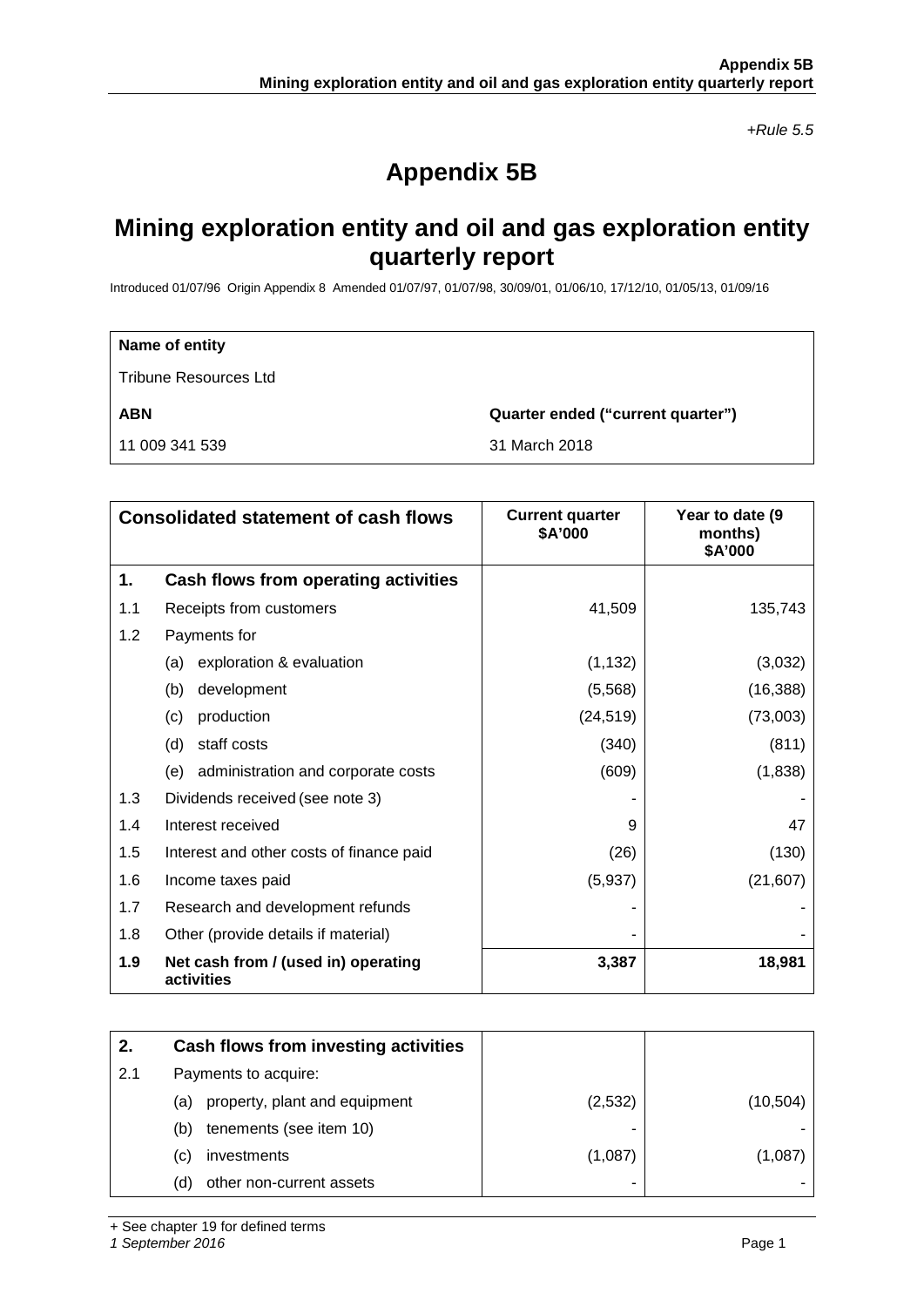#### **Appendix 5B Mining exploration entity and oil and gas exploration entity quarterly report**

|     | <b>Consolidated statement of cash flows</b>       | <b>Current quarter</b><br>\$A'000 | Year to date (9<br>months)<br>\$A'000 |
|-----|---------------------------------------------------|-----------------------------------|---------------------------------------|
| 2.2 | Proceeds from the disposal of:                    |                                   |                                       |
|     | property, plant and equipment<br>(a)              | (46)                              | 58                                    |
|     | (b)<br>tenements (see item 10)                    |                                   |                                       |
|     | (c)<br>investments                                |                                   |                                       |
|     | (d)<br>other non-current assets                   |                                   |                                       |
| 2.3 | Cash flows from loans to other entities           | (106)                             | (106)                                 |
| 2.4 | Dividends received (see note 3)                   |                                   | 5,290                                 |
| 2.5 | Other (provide details if material)               |                                   |                                       |
| 2.6 | Net cash from / (used in) investing<br>activities | (3,771)                           | (6, 349)                              |

| 3.   | Cash flows from financing activities                                           |       |          |
|------|--------------------------------------------------------------------------------|-------|----------|
| 3.1  | Proceeds from issues of shares                                                 |       |          |
| 3.2  | Proceeds from issue of convertible notes                                       |       |          |
| 3.3  | Proceeds from exercise of share options                                        |       |          |
| 3.4  | Transaction costs related to issues of<br>shares, convertible notes or options |       |          |
| 3.5  | Proceeds from borrowings                                                       |       |          |
| 3.6  | Repayment of borrowings                                                        | (776) | (1,932)  |
| 3.7  | Transaction costs related to loans and<br>borrowings                           |       |          |
| 3.8  | Dividends paid                                                                 |       | (16,015) |
| 3.9  | Other (provide details if material)                                            |       |          |
| 3.10 | Net cash from / (used in) financing<br>activities                              | (776) | (17,947) |

| 4.  | Net increase / (decrease) in cash and<br>cash equivalents for the period |         |          |
|-----|--------------------------------------------------------------------------|---------|----------|
| 4.1 | Cash and cash equivalents at beginning of<br>period                      | 9,325   | 13,480   |
| 4.2 | Net cash from / (used in) operating<br>activities (item 1.9 above)       | 3,387   | 18,981   |
| 4.3 | Net cash from / (used in) investing activities<br>(item 2.6 above)       | (3,771) | (6, 349) |
| 4.4 | Net cash from / (used in) financing activities<br>(item 3.10 above)      | (776)   | (17,947) |
| 4.5 | Effect of movement in exchange rates on<br>cash held                     | (1)     | (1)      |
| 4.6 | Cash and cash equivalents at end of<br>period                            | 8,164   | 8.164    |

+ See chapter 19 for defined terms

*1 September 2016* Page 2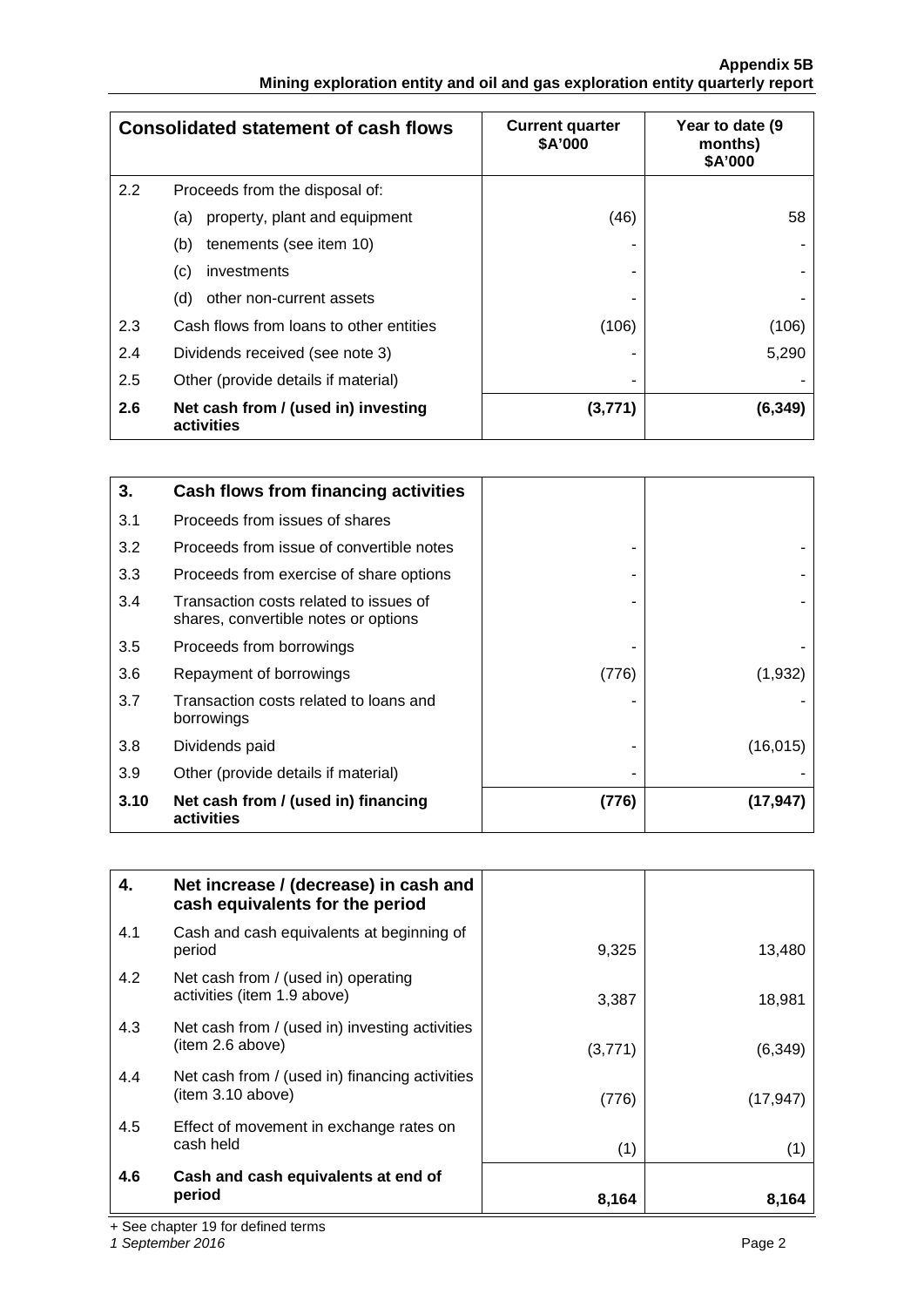| 5.  | Reconciliation of cash and cash<br>equivalents<br>at the end of the quarter (as shown in the<br>consolidated statement of cash flows) to the<br>related items in the accounts | <b>Current quarter</b><br>\$A'000 | <b>Previous quarter</b><br>\$A'000 |
|-----|-------------------------------------------------------------------------------------------------------------------------------------------------------------------------------|-----------------------------------|------------------------------------|
| 5.1 | Bank balances                                                                                                                                                                 | 8,124                             | 9,285                              |
| 5.2 | Call deposits                                                                                                                                                                 | 40                                | 40                                 |
| 5.3 | <b>Bank overdrafts</b>                                                                                                                                                        | -                                 |                                    |
| 5.4 | Other (provide details)                                                                                                                                                       | ۰                                 |                                    |
| 5.5 | Cash and cash equivalents at end of<br>quarter (should equal item 4.6 above)                                                                                                  | 8,164                             | 9,325                              |

#### **6.** Payments to directors of the entity and their associates | Current quarter

- 6.1 Aggregate amount of payments to these parties included in item 1.2 | (184)
- 6.2 Aggregate amount of cash flow from loans to these parties included in item 2.3
- 6.3 Include below any explanation necessary to understand the transactions included in items 6.1 and 6.2
	- (1) Directors fees, superannuation and executive accommodation (included in staff costs 1.2(d)) (158)
	- (2) Royalty payment (included in production 1.2(c)) (26)

#### **7. Payments to related entities of the entity and their associates**

- 7.1 Aggregate amount of payments to these parties included in item 1.2
- 7.2 Aggregate amount of cash flow from loans to these parties included in item 2.3
- 7.3 Include below any explanation necessary to understand the transactions included in items 7.1 and 7.2

|   | <b>Current quarter</b><br>\$A'000 |  |
|---|-----------------------------------|--|
| 2 |                                   |  |
| J |                                   |  |
|   |                                   |  |

**\$A'000**

-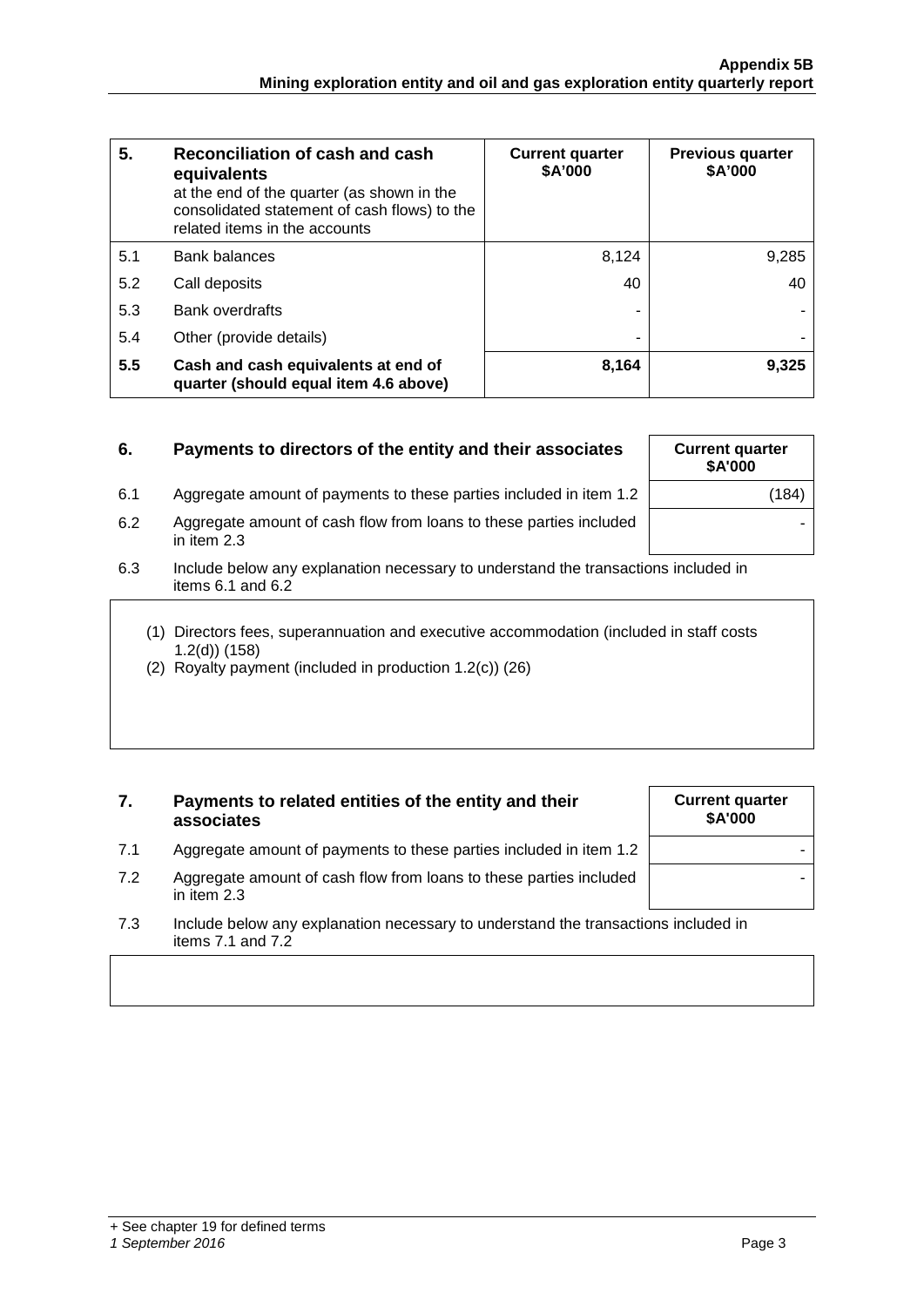| 8. | <b>Financing facilities available</b> |
|----|---------------------------------------|
|    | Add notes as necessary for an         |
|    | understanding of the position         |

- 8.1 Loan facilities
- 8.2 Credit standby arrangements
- 8.3 Other EKJV Finance Lease

| <b>Total facility amount</b><br>at quarter end<br>\$A'000 | Amount drawn at<br>quarter end<br>\$A'000 |
|-----------------------------------------------------------|-------------------------------------------|
|                                                           |                                           |
|                                                           |                                           |
| 4.325                                                     |                                           |

8.4 Include below a description of each facility above, including the lender, interest rate and whether it is secured or unsecured. If any additional facilities have been entered into or are proposed to be entered into after quarter end, include details of those facilities as well.

Various finance leases cover underground mining equipment. The terms range between 30-36 months. Details relating to lease providers and rates is considered commercially sensitive.

| 9.  | <b>Estimated cash outflows for next quarter</b> | \$A'000 |
|-----|-------------------------------------------------|---------|
| 9.1 | Exploration and evaluation                      | 1,500   |
| 9.2 | Development                                     | 6,000   |
| 9.3 | Production                                      | 25,000  |
| 9.4 | Staff costs                                     | 340     |
| 9.5 | Administration and corporate costs              | 750     |
| 9.6 | Other (provide details if material)             |         |
| 9.7 | <b>Total estimated cash outflows</b>            | 33,590  |

| 10.  | <b>Changes in</b><br>tenements<br>(items $2.1(b)$ and<br>$2.2(b)$ above)                          | <b>Tenement</b><br>reference<br>and<br><b>location</b> | Nature of interest | Interest at<br>beginning<br>of quarter | <b>Interest</b><br>at end of<br>quarter |
|------|---------------------------------------------------------------------------------------------------|--------------------------------------------------------|--------------------|----------------------------------------|-----------------------------------------|
| 10.1 | Interests in mining<br>tenements and<br>petroleum tenements<br>lapsed, relinquished<br>or reduced |                                                        |                    |                                        |                                         |
| 10.2 | Interests in mining<br>tenements and<br>petroleum tenements<br>acquired or increased              |                                                        |                    |                                        |                                         |